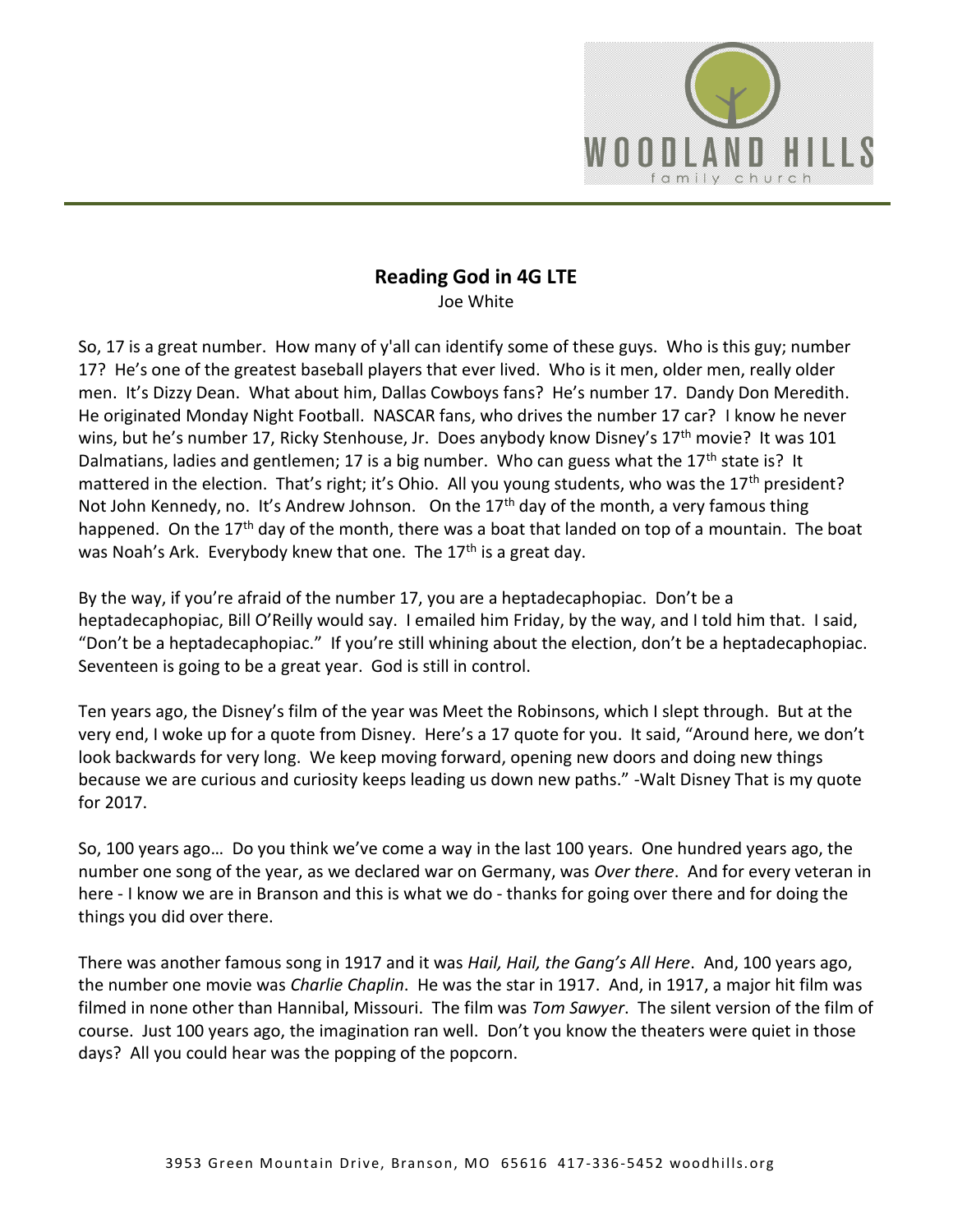In 1817, the New York Stock Exchange, stockbrokers. In 1717, Disney fans, Black Beard the Pirate, actually seized a French merchant ship and renamed the ship Queen Ann's Revenge, thus inspiring the film *Pirates of the Caribbean*. That's exactly right, Disney fans. In 1617, Disney fans, Pocahontas died, inspiring the film *Pocahontas*. In 1517, Martin Luther hosted The Ninety-Five Theses and thus began the Woodland Hills resolution, the Protestant resolution.

But, of all the things that have changed in the last hundred years, I think the revolution of communication was the most significant. So, communication… In 490 BC, Fadipides, the Athenian athlete, ran from the town Marathon, 26.2 miles, to the City of Athens to announce to the Athenians that we had just beat the Persians and then he died, I think. Is that right, y'all? Has anybody else read the legend of the marathon.

Has anybody ran a marathon? I've ran one. Was yours planned? I didn't plan mine. I woke up one morning at 4:30. I was in Lampe where Kanakuk's teenage camp is. I decided to run to Branson. I had to speak at the Branson Kamp. So, I ran from Lampe to Branson. That's not a smart thing to do if you're not in really sharp shape like this old thing is. If it wasn't for the Doberman Pincher at mile 3 and the German Shepherd at mile 13, I would never have made it. I got to Branson at 9:30 in the morning and I died as well.

In 490 BC, communication was just footprints, people taking messages and thus 11 men plus the Apostle Paul took a message just 2,000 years ago, on foot. There was no telegraph, no telephone, no emails and they reached the world. But, communication began to change. In 200 BC, the smoke signal. Homing pigeons… In 1150, people began to tie messages on the feet of pigeons and send them to designated places. By the way, Debbie Jo reminded me that is not the origin of bird message travel. What was the first bird message travel? Noah and the dove. In the 1830, was the first telegraph. In 1836, there was Morris Code. The most famous of being …---… - SOS. In 1860, the first guy took a letter and put it in the saddle bag of a horse and began to ride across the country with a letter, thus beginning the Pony Express.

In 1876, Alexander Graham Bell came along and invented the telephone. How many of y'all have never used a payphone? You've never put a quarter in and heard it go ching, ching, ching. In 1972, the first email went out, thus inspiring the movie *You've Got Mail,* starring Tom Hanks and Meg Ryan.

Problems… In 2007, along comes the iPhone that I can never find, so I stick it in my back pocket. You have problems with these things. Do you know what the problem is? You can't remember anyone's number. How many of you old people like me can remember your childhood phone number. It's amazing. I still remember my friends' numbers. I can't tell you my children's numbers or anybody's number. Another problem with these things is you can't find them. Is anybody else just completely ADHD like me? You cannot find this thing. You spend half your days looking for your iPhone. I'm talking on mine and I lose it. This has happened twice with my children. I'm going, "Jamie, I cannot find the phone." "Dad, look in your right hand." "Ah, thank you so much."

Then there are dropped calls. You're out there and it's the most important message and the call drops. Then you don't know what network to use. How many of y'all get confused. There's AT&T, it's 4G, 3G,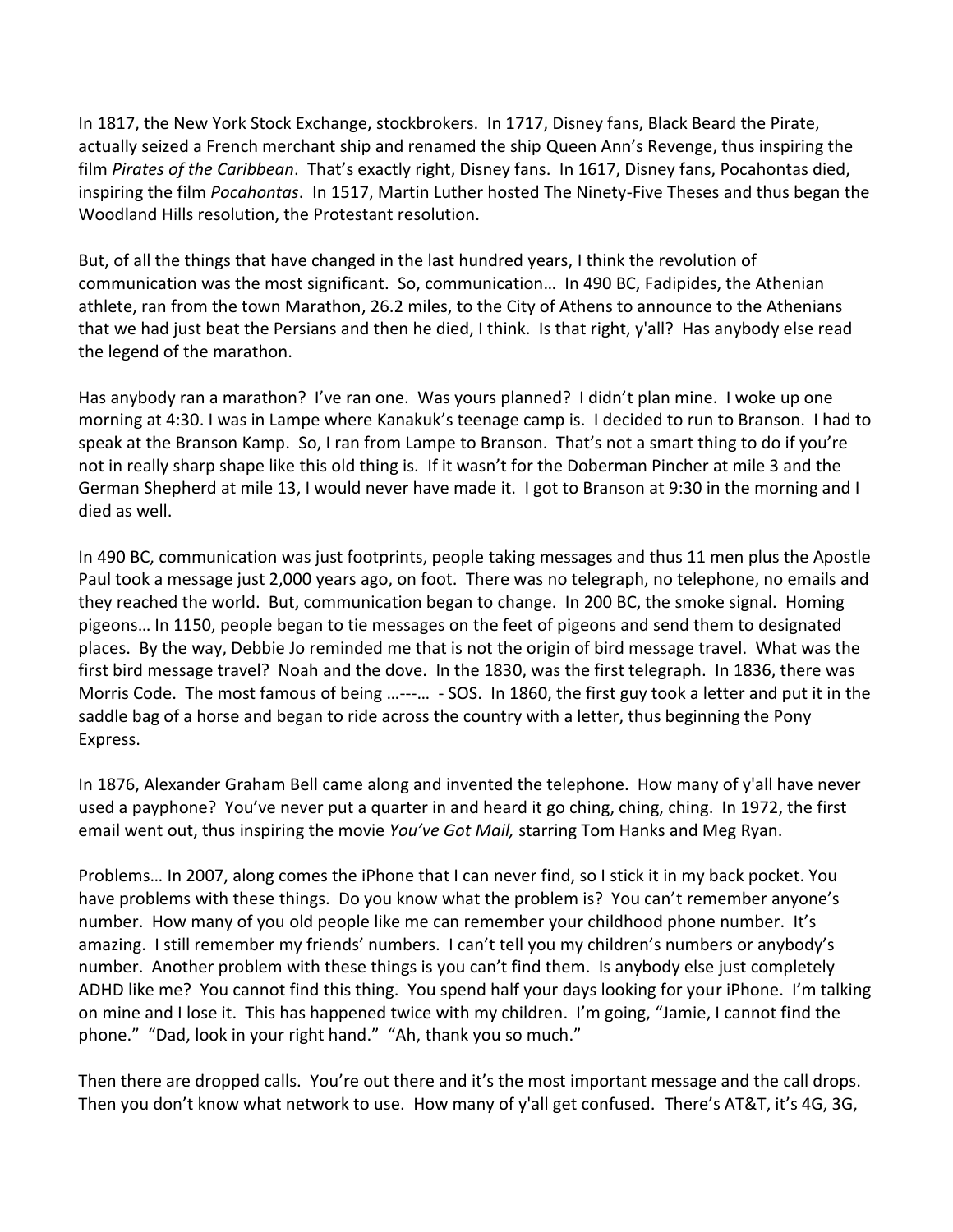LTE… You look at these commercials and they are so confusing. How many AT&T people out there? Are you happy with it? No? How many Verizon people out there? How many mobile deal… Whatever they are. I can't tell.

But, I'll tell you this. When you live out on JJ Highway and your wife is in her ninth month of labor, you want the fastest, most reliable service possible as you race towards the new Cox Hospital to have a baby. When your son is out in a snow storm and he's sixteen years old, driving for the first time, you don't want the phone call to drop. "Hey, Mom, I need help."

And, boys, when you get to college, all you little entitled high school kids, and you run out of money and you ain't got no food and your laundry stinks, you want a non-drop call, fast service to Mom for help. Moms, your day is coming, trust me; they're going to need you again and you don't want any dropped calls when that day comes.

In 2017, as wild as this wacky world is and with your marriage at stake and your children at stake and your eternity at stake, and single friends, with the peace of God at stake in your heart, you want 4G LTE with Him. There is one place that you want to make sure, Woodland Hills, that there's no dropped calls and that your service is fast and sure, and that's with Him.

And the G stands for grounded. I want to tell you that there is a hunger around this world for God's Word to be grounded in your heart. I get to take that word around this world. Teddy takes it out and Adam takes it out and Shay takes it out and we love taking the Woodland Hills experience… Matt Gumm is out this week with R.P. at a conference, taking the word of Woodland Hills, the cross of Christ to the world. I see a incredible hunger as I travel across America and other places in the world with men, with women, with students. People want to know that their faith is grounded.

I get in the weirdest places sometimes with that cross and with the word. I wish you could travel with me sometimes to see the things that I get to see. Strange places like, Green Bay fans, the Dallas Cowboys. So, I'm with the Cowboys this fall at the Philadelphia game. You should have seen that team come up to the cross, caring more about LTE with God that LTE with their coach. You should have seen the 20 to 30 players wanting a big daddy hug as they committed their lives publicly to follow Christ for a lifetime.

Do you know what grounded means in scripture? Grounded means faith and grounded means first loyalty. I'll tell you what it means. I'm at another cowboy game and I'm sitting up there in the nosebleed section, watching a friend out on the field. There are guys up there drinking just a hair too much and they are a little obnoxious. I have a young friend with me. I look down in front of me about four rows down and there is a little kid sitting by himself. He's a darling little African American kid. So, I go down there four rows, crawl over the seats with my friend and I sit down by this young man.

I say, "Hey, is it okay if we sit here?"

This kid was a cowboy fan. With his arms crossed, he says, "Mmhum." This kid doesn't miss a scene on that field in front of him. He is a Cowboy lover.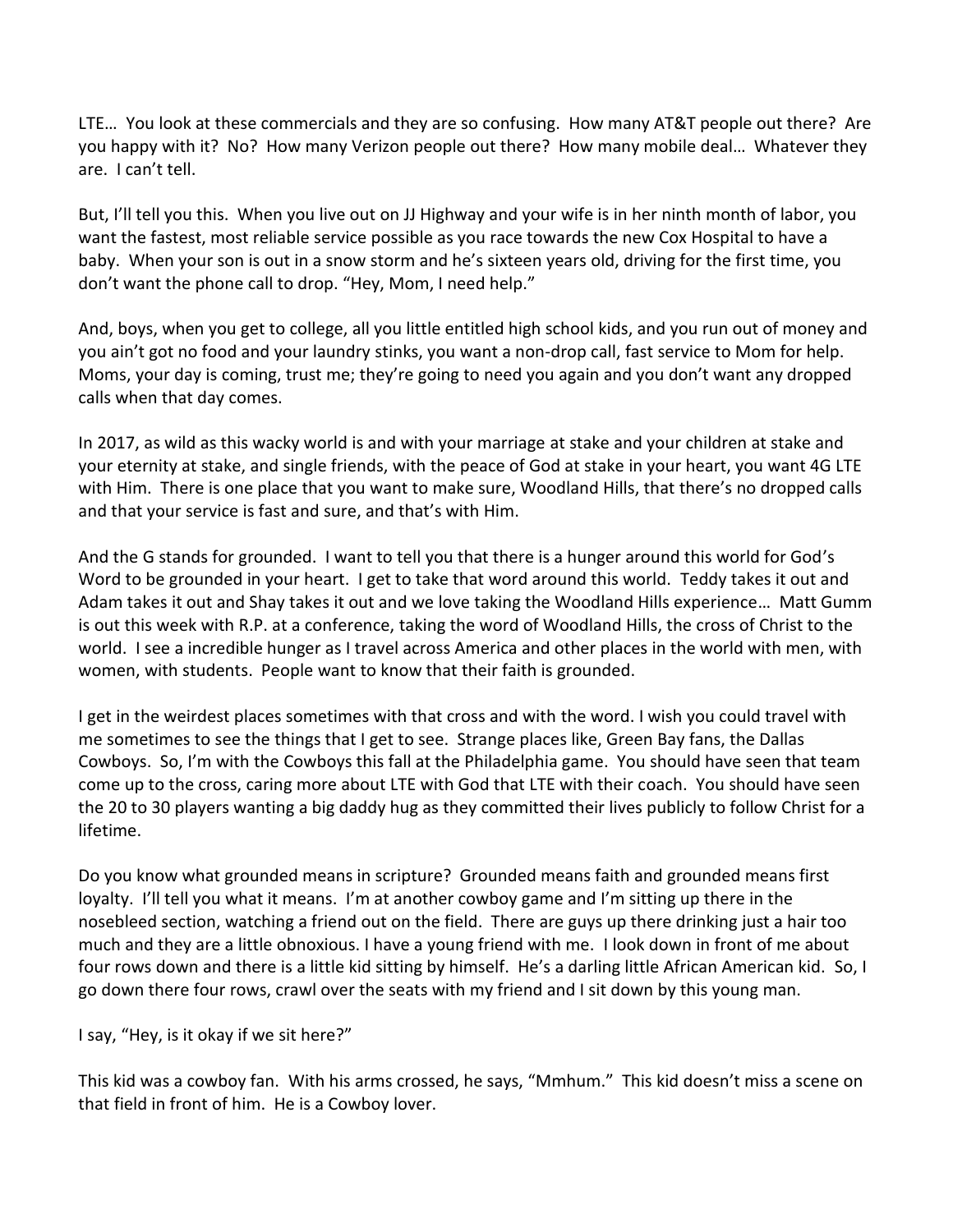I say, "Are you a Cowboy fan?"

"Mmhmm."

I say, "Do you come to all the games?"

"Mmhmm."

I say, "Oh, well, great! It's great to meet you. Do you ever get hungry at these ballgames?"

"Mmhmm."

I say, "Well, are you hungry now by chance?"

"Mmhmm."

"Well, how about I go get some M&Ms and we'll share? Do you like M&Ms?"

"Mmhmm."

"Great, I'm going to go get some M&Ms." So, I take off and get the biggest bag of M&Ms; it was \$10.99 I'm sure at the football park. I come back, open the M&Ms.

He says, "I only eat the blue ones. Green and yellow are Green Bay; we don't eat those. Red is Tampa Bay and Kansas City; we don't eat those. Orange are those pitiful Denver Broncos; we don't eat those for sure." The kid is loyal! The kid loves the Cowboys so much, he's eating nothing but the blue ones. That is what grounded is all about.

When God becomes your roadmap… Now boys, I know you don't need a roadmap if you're like me. You always know where you're going, right? We don't look at maps. When we're out on a lonely road, lost as we can be… my wife will attest… My wife is a professional backseat driver; she's like the best in the world, and it's really irritating. But I always know where I am. I'm just touring, right, boys? We're on a tour. We're taking the long way around on purpose, right? Well when God's word becomes your Siri, when it becomes your map, when it becomes you GPS, when God's word becomes the Maker's Manufacturers Instruction Manual like what will fix anything in your car, that's when you're grounded.

A little kid named Josiah… I was reading about him this week. He's a little eight-year-old kid. His culture was a mess, just like the culture we live in today. Just like the workplace that you perhaps live in today. Maybe just like the family you live in today. That little kid, at age eight, young men, restored the Book of the Law. If you want to be like Jesus, learn your Bible more than you learn anything else in your life. And he did that at age eight. He changed a nation. Men, it's said his heart was tender (2 Chronicles 34:27).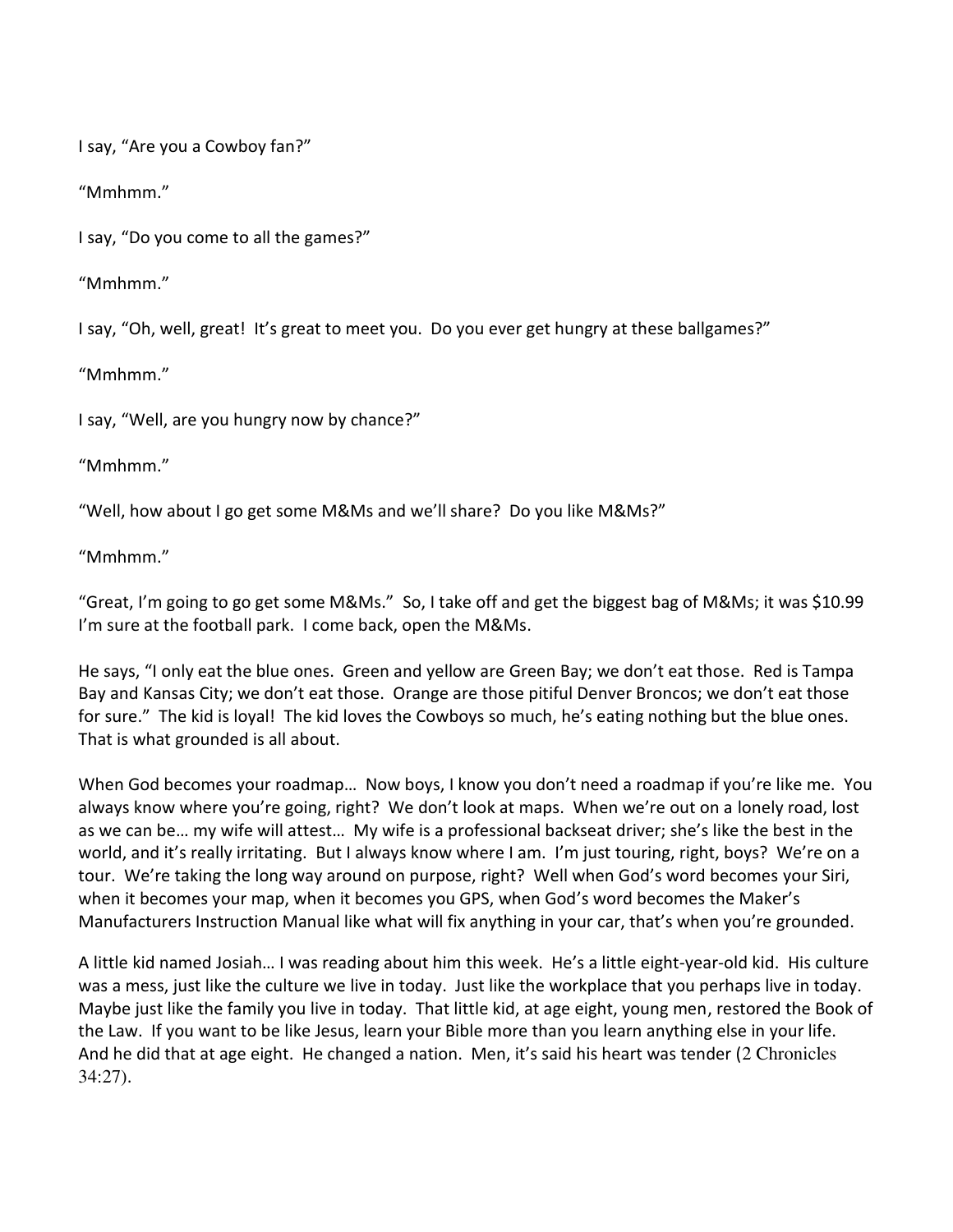I love to meet a man with a tender heart. I'm around athletes, I'm a coach, and I love to meet these giant players. When they're on the field, they're ferocious, but off the field, our heart is tender towards our wife, towards our children, towards our friends. It is said he humbled himself before the Lord. I love to meet these godly ladies like Mrs. Katie Gumm and others I get to meet and my little bride that humble themselves before the Lord. It says he made a covenant to keep God's Word, his testimonies, his statutes with all of his heart, with all of his mind, and with all of his soul, and it changed a nation.

You could change your family like that. One kid could change a family. One spouse can change a marriage. One who makes a covenant to be grounded in God's word. They only eat the blue ones. Television has a lot of ideas, right? Your boyfriend, girls, has a lot of ideas of how to use your body. Social media has a lot of ideas. Politically correct thinking has a lot of ideas about your sexuality. Your iPhone has a lot of ideas that will tempt you and ruin your eyes with pornography, but when you only eat the blue ones, fellows of all ages… Ladies, when you filter through all the trash and all the ideas and you only eat the blue ones, ask "What is God saying about this? What's God's idea about that? Make me like Jesus." You're going to be grounded, you're going to have 4G with God.

G is for graceful. Do you know what G is in a family? Wherever you are in a family: grandparent, child, adult, parent, brother, sister, graceful is loving with your arms spread open. Graceful is finding some nails and taking your pride and letting it just get nailed to a cross, taking your ego and your way and taking your sexual urges and nailing them to the cross.

As he's up there on that cross, he's teaching you how to be graceful. Of course, he takes care of Barabbas. He had never met the guy before. Barabbas is me, Barabbas is you; he deserves to die. Jesus said, "No, I'll take that hit for that man. I'll do that for him. He can go free." Then he takes care of the thief on the cross, the beggar up there… me. The guy who doesn't stand a chance with God, as lost as is imaginable, he adopts that guy. Then he takes care of his mom. Young men, he takes care of his mom. You be good to your mom and you'll be a man someday. You spoil your mom. He takes care of his mom.

And then he's crucified on the cross and he's up there telling John to take care of his mom. And then he takes care of his child in the faith, parents. He takes care of John. "Mom, you take care of John." And then he takes care of you. When he calls out for the ones who are nailing him to the cross on the night you and I betrayed him, the day you and I have done the worse things we've ever done in our life and we've been living in shame, he takes care of the shame and he takes care of the guilt and he cries out, "Father, forgive them for they don't know what they're doing." You can change a nation. You can change your family when you live gracefully.

Let me give you a picture you will never forget as long as you live. If you want to know what it means to be graceful, take your white piece of paper you've got in your hand, that cardstock, and take your black pen… If you want to get a picture this morning to start 2017 to be a graceful guy, to be a graceful woman, take a picture of your hand. Some of y'all may want to freehand it. Some of y'all that are artistically challenged like me, just trace your hand. With your palm up, by the way. Not palm down, but palm up. I'm not into palm reading, but notice the wrinkles as you draw. Those precious little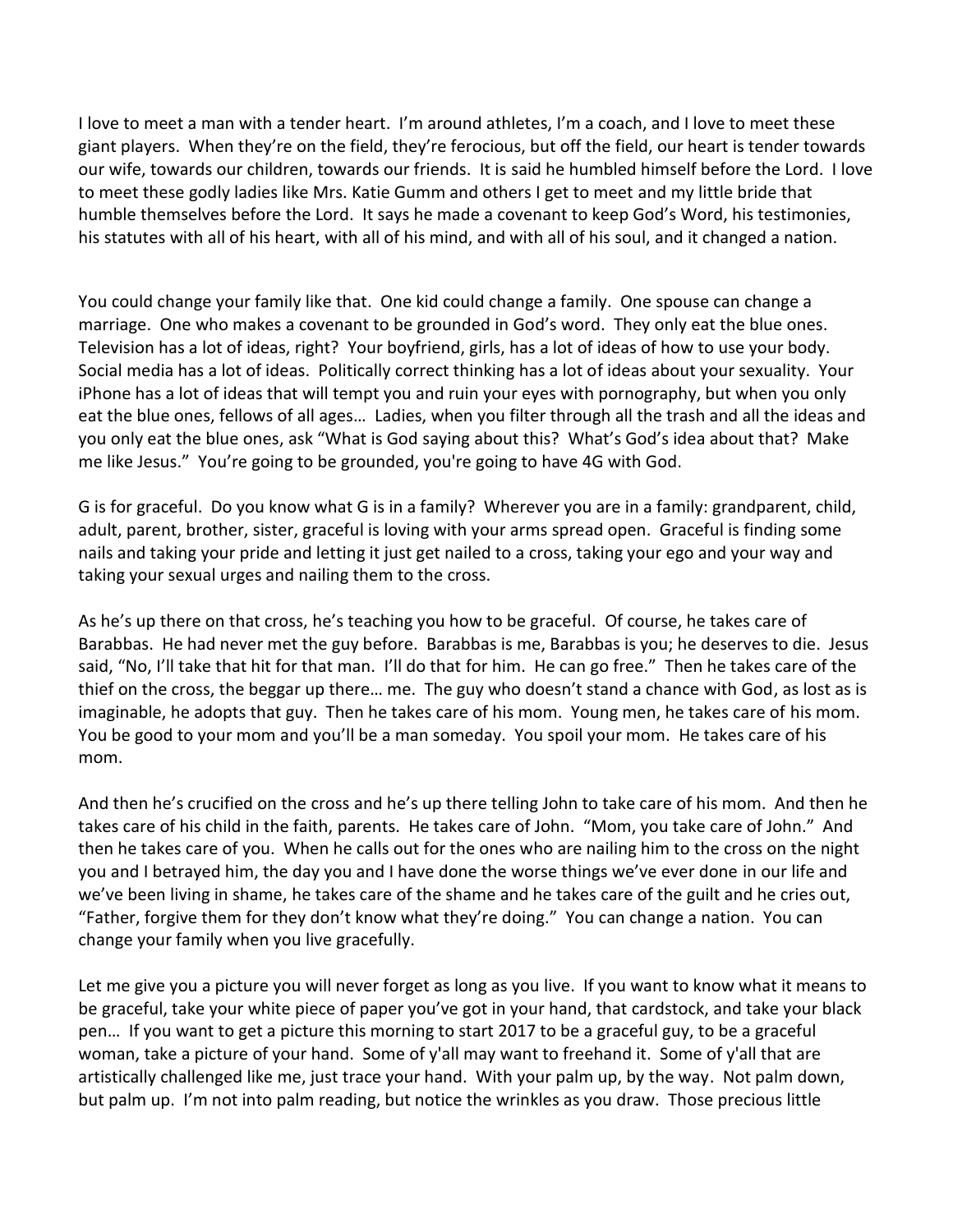wrinkles in your fingers, notice them and draw them. As you are woven together in your mother's womb, God began to write those wrinkles in your little fingers out there. Before you were even born, you were living and those wrinkles began to form. Then notice the calluses. The first time you held a hammer. The first time you held a tennis racket. The first time you grabbed a broom for your mom or dad. Notice the calluses. And then notice the palm where you made your first catch when you and your dad first played catch together when you were a boy. Or maybe you had a coach who loved you like that. Your hand actually has a lot of history.

Now take your red pen. If you want to really give grace; if you really want to be a graceful guy or graceful lady, draw a red hole in the middle of your palm. Not a clean hole, but a gaping red hole as if someone has just wounded your palm. And then pick up your black pen again and draw a spike. Not a 16 penny American nail, but a blacksmith's spike – big, rugged, flesh-tearing. Draw that spike into the hole in your hand and then picture it on a cross and look at your wife and say, "I've been crucified with Christ. It's not about me anymore." Look at your husband and say, "It's not about me. I nailed my anger and my hatred to the cross." Look at your parents. Some of y'all are still blaming your parents for things that happened so long ago. Look at them and say, "It's not about me anymore. I forgive. I want to love you like that."

4 G is graceful. And, men and women, 4G is grateful. Do you know what gratefulness is? Grateful is courage with a great attitude. Chief fans, just to let you know that my loyalties are not all in Dallas, I get to speak to the Chiefs football team from time to time. I was there a year ago. They had lost five game straight. Something happened after the Chicago game that I was at. They won 10 straight games and went to the playoffs. They came out this year fighting like hornets. And they are going to play football again today because of one guy.

I'm doing this chapel service and in the front row is a player. He's a bald-headed guy. In fact, his eyelashes are bald. In fact, his whole body is bald because he's just been through months of chemotherapy. Non-Hodgkin's lymphoma is some of the deadliest cells of all cancer cells. He had been walking through lymphoma and walking through chemotherapy, but he was a fighter. He was grateful, he was courageous, he never lost his attitude, he was always thankful as 1Thessolonians 5: 18 says. Thankful in all circumstances.

He wears number 29 and he'll be out there tonight and you'll be watching that kid all over the field, making tackles and intercepting balls. It was this guy. He had one hair on his chin. His name is Eric Berry. He sitting on the front row of that chapel that I was doing. He was grateful for one hair on his chin. Do you think you don't have anything to be thankful for? He had one hair on his chin. They called him "one haired chin" or something like that. His attitude was so stellar that he changed a whole team and now they're in the playoffs because of number 29 who was grateful in the worst circumstance of all.

Then finally, you're grounded, you're grafted. The prettiest wedding I ever did… I've been able to do my children's weddings and they were beautiful and I've done weddings all over this country and people spend a lot of money on weddings. This wedding cost \$100.00. Her name was Candy. Little Candy was a kitchen staff helper at the teenage camp. She had been washing dishes for several summers. She did a great job leading girls. She was actually the discipleship leader for our little kitchie group.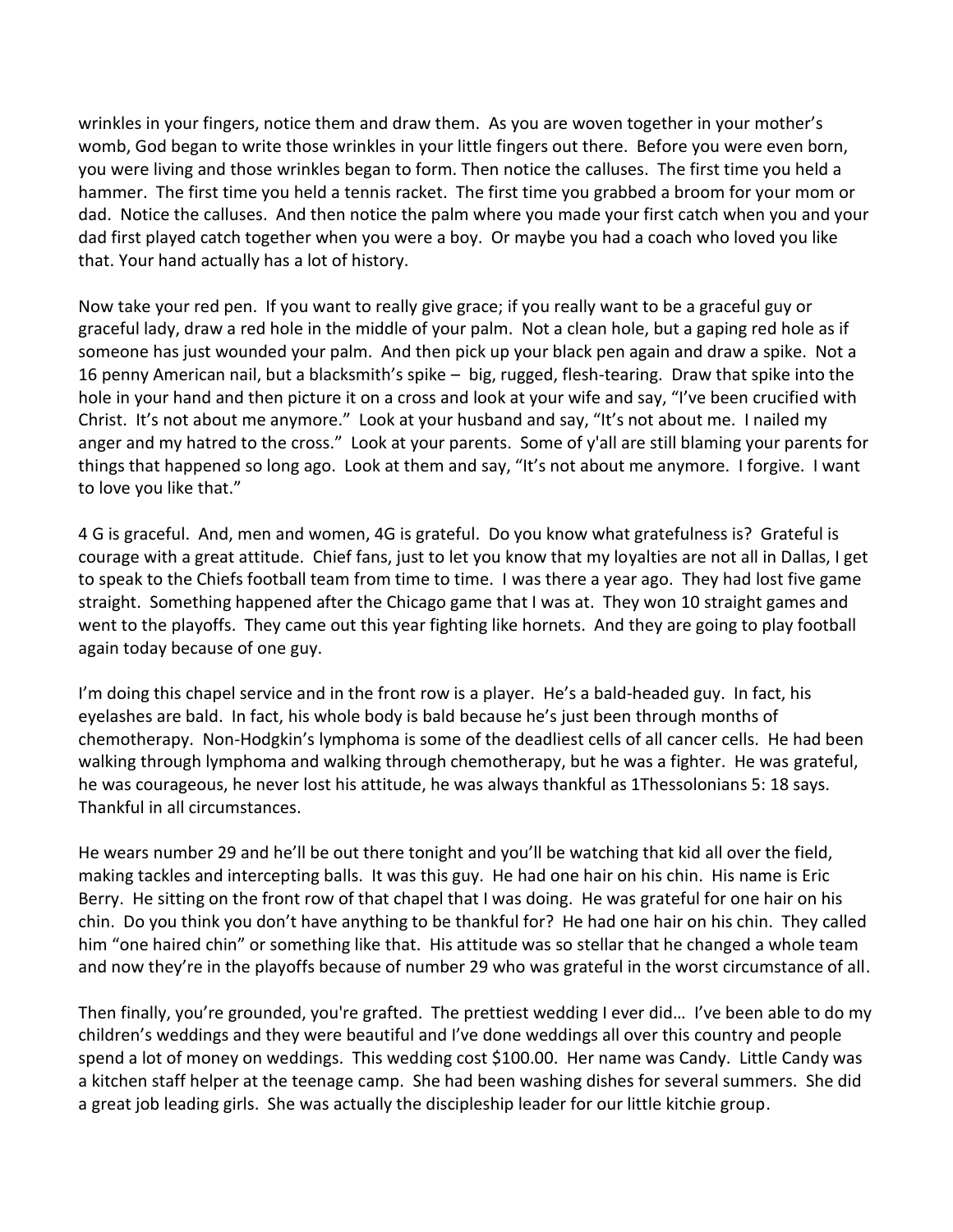A little boy fell in love with Candy. No one was surprised; who wouldn't love Candy, the godliest girl in camp. Candy had \$100.00; she was very poor. He asked her if he could marry her. She said, "I need to sit by my grandma until she dies." For three years, Candy sat next to her grandma's side until her grandma passed away. And then she turned to her fiancé and she said, "Now I can marry you."

She had \$100.00. She went to a rummage sale and bought a throw away wedding dress. She spent three months sewing fake pearls all over this dress. She took it to the cleaners and spent her \$100.00 on the dress and the cleaners. She shows up at the wedding at our little K-2 outdoor church. It's 85 to 100 feet up, overlooking Table Rock Lake, looking up the Big Indian Creek arm of Table Rock Lake with Trace Hollow over here and little Indian Creek Hollow over here. It's this beautiful place where our camp is.

As Candy walks in - there's no photographer, no flowers, no reception – the winds blew lightly. Our church is full of these little sugar maples, the ones with the orange and gold and red and yellow leaves. The leaves begin to fall all around her and all around her feet, these star shaped maple leaves fall at her feet as she walks in. It is stunning. Her fiancé loses it. I lost it. In fact, I lose it so bad, I forget to pronounce them man and wife. I had never done that before. I forget the kiss. They are on their way out and I thought I'd better pray really fast as they leave. "God, as the groom kisses the bride and as I pronounce them man and wife, please place your blessing on this wedding." It was stunning.

That wedding is your life and you're one of the leaves. Cling as hard as you can to the vine of life. Men and women, he calls himself Jesus. He has all the nourishment, he has all the answers, he has all the personality that you want growing up. And the winds blow and it is a wild world we live in. When the winds blow and they're like turbulent hurricane winds… For me, 2016 was a hurricane and that little leaf was hanging onto that vine with everything that leaf had as I was going over the edge as many of you have and all of you will. But by God's grace, that little leaf was clinging to that vine because Jesus said, "If you don't abide in me, you're taken away from the branch and you dry up and you're thrown into the fire and you're burned. But if you abide in me and my words abide in you, if you're grafted in, ask whatever you wish, dream your dreams." Purity and no shame, no regrets, no anger, no fear, no worry; 2017 is the year of 4G if your grafted in.

So, as the band sings this last hymn, don't you dare leave this place and don't stand up until you're ready to say, "Jesus, I want to be grafted into the vine. I want 4G this year, all of it. And I want to graft in my soul."

If you haven't grafted in with your soul… It happens one time where you sincerely give him everything you've got. You give him your heart. And if you want to be grafted in with your heart, instead of being your fourth love or fifth love, he becomes your first love. He's your Siri. He's your map. He's your first voice. If you'll be grafted in with your mind, filter through the M&Ms, Woodland Hills. Filter through all of that advice of the world and this year, eat the blue ones.

So, if you want to be grafted, heart, mind, and soul, whenever you're ready during the song, all by yourself, just stand. If you want to raise your hand up and say, "God, here's my heart, here's my mind, and here's my soul; I'm yours," 2017 is your year.